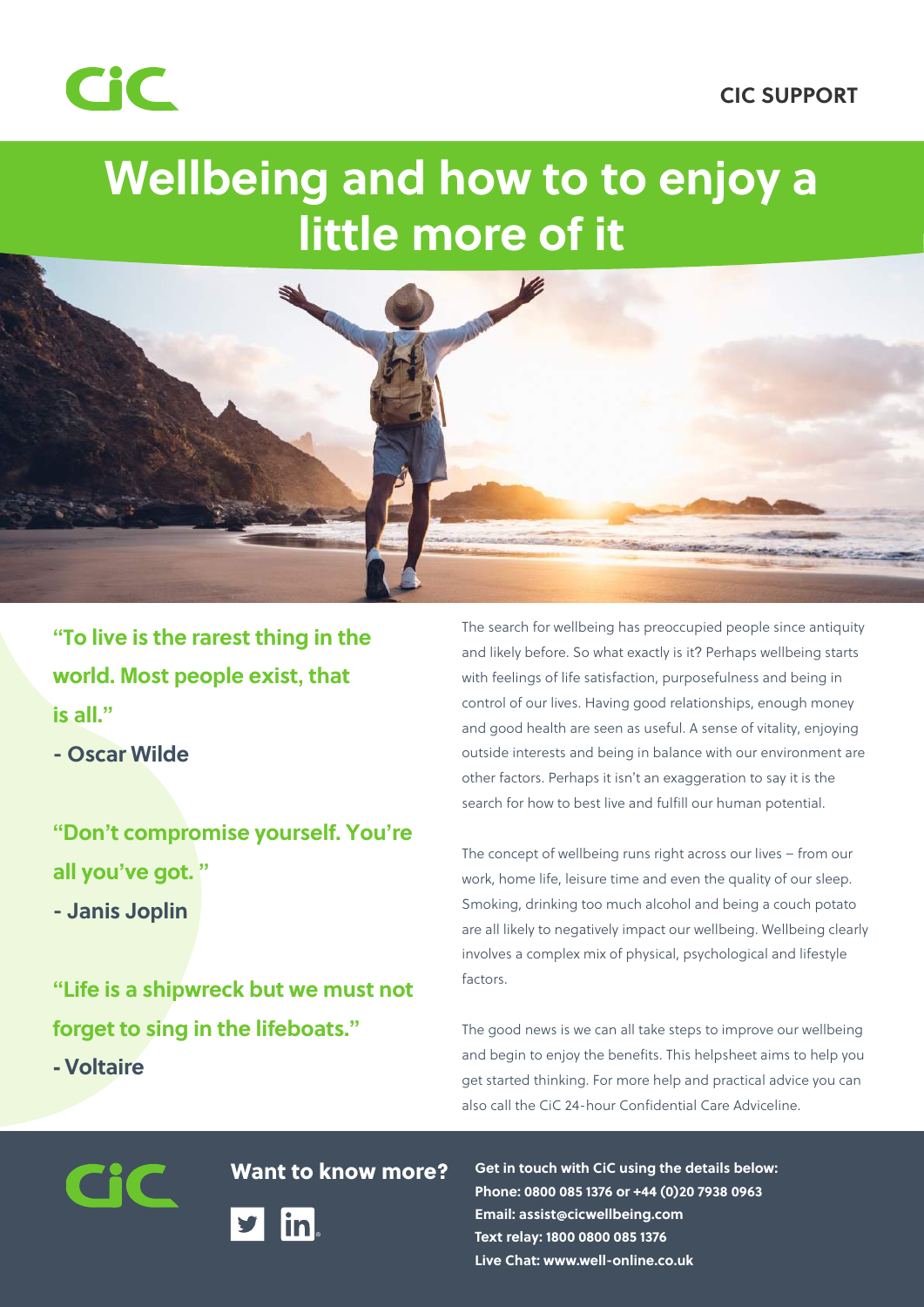

# **Wellbeing and how to to enjoy a little more of it**

## **Life at work**

No job is perfect, but it is also surprising how we can start to accept some pretty big downsides as normal. It's not just lion tamers or stunt riders who run physical risks and can't afford to make mistakes. Sales people constantly on the phone in the car, businessmen dashing across roads to meetings, or office workers ignoring that niggling back pain from poor posture, can all run some physical risk. Some things might be hard to change yet small but significant improvements can be made. Meetings can be less tightly scheduled and proactive steps can be taken to look into best working practises. In this context, wellbeing isn't simply about the physical aspects, it's also about taking our welfare seriously.

The workplace can also be thought about at a more psychological level. Do we have some control over our workload, or are we at the mercy of an over-demanding boss, relentless deadline pressures, or sudden changes of mind from on high? Do we front up to angry members of the public or have clients who seem to make impossible demands? Do we work in a noisy open-plan office or, at the opposite extreme, in complete isolation, with no colleagues to share problems with? In the US, the Gallup Healthways Wellbeing Index, which surveys at least 1,000 adults every day to track changes, cites job satisfaction, ability to use one's strengths at work, your boss's or partner's treatment, and an open and trusting work environment as crucial measures.

Perhaps we can talk to a line manager about feeling overburdened, or think about where we might delegate. Or seek out some advice on how to streamline decision making. Or we can think about layout changes to the office, or try to make links to people in other departments who might be experiencing the same problems. Certainly, suffering in silence isn't going to help. Even when things are harder to change, just thinking about wellbeing enables us to start to articulate the problems which itself starts to reduce stress levels.





Want to know more? **Get in touch with CiC using the details below: Phone: 0800 085 1376 or +44 (0)20 7938 0963 Email: assist@cicwellbeing.com Text relay: 1800 0800 085 1376 Live Chat: www.well-online.co.uk**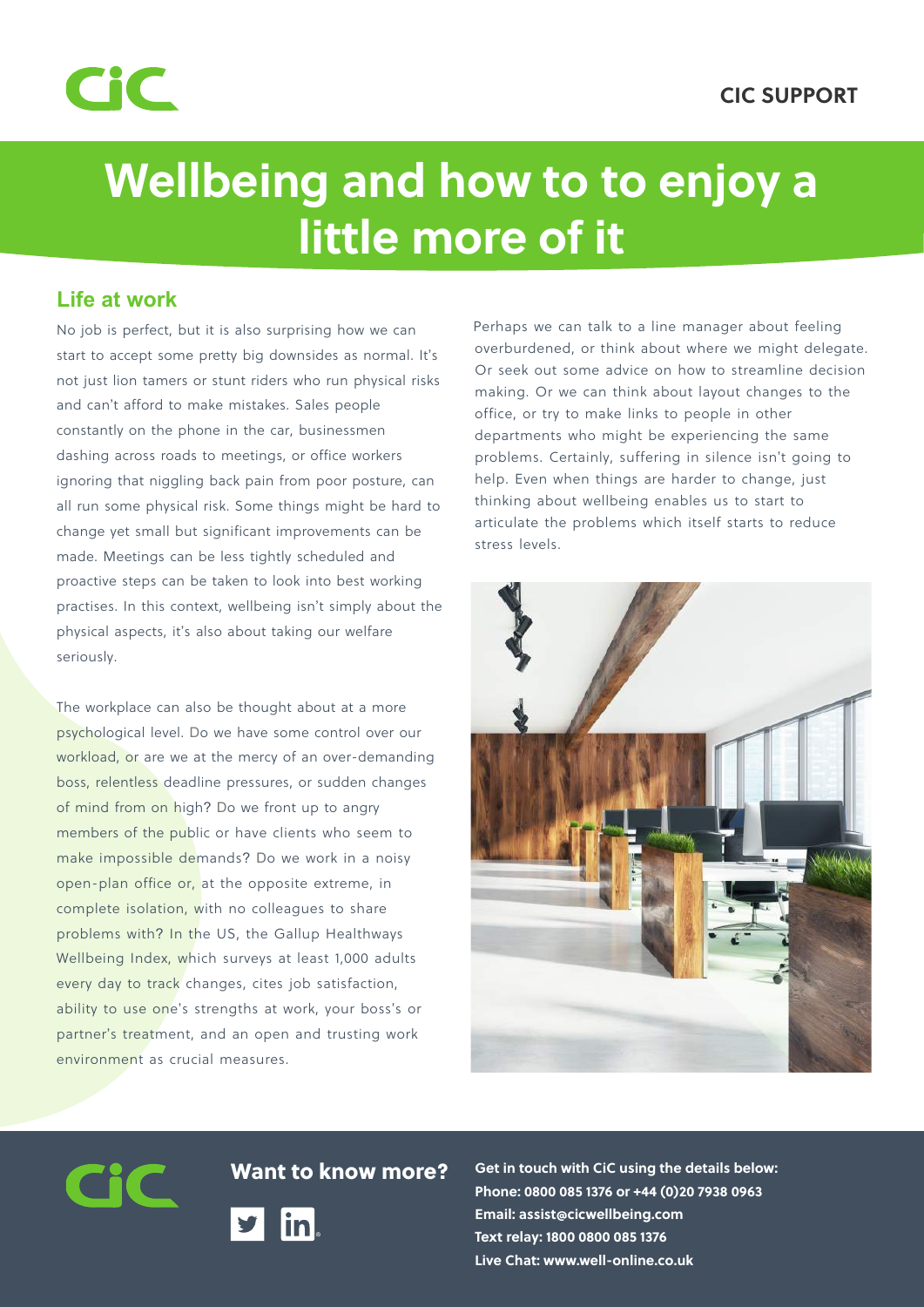



# **Wellbeing and how to to enjoy a little more of it**

### **On the home front**

Of course, life is – or should be – about much more than work. At home, are we happy with where we live? Is it reasonably close to our workplace or do we have a long and stressful commute home? Do we feel safe walking alone in the area at night? Do we know our neighbours, so they'll happily take a parcel for us, or do we feel isolated and alienated? Are we able to comfortably afford the rent or mortgage, or is there constant nail-biting anxiety about paying our bills each month? Some of these things can be changed. Initiate a chat with a neighbour or do a quiz night at the local pub.

Is the building where we live in satisfactory condition or does it all feel vaguely on the edge? Whether it's the gas boiler that hasn't been serviced for years, the loose floorboard on the stairs, or still not having fitting that smoke alarm, these things can exert a subtle psychological pressure, yet they can often be sorted out pretty easily too.



#### **Friends and other halves**

Obviously, relationships play a role too. Most people feel better in relationships. However, there we need to avoid making assumptions. The apparently very fulfilled woman with a highflying career and two gorgeous young children might look outwardly like she has it all, but might feel stressed and constantly torn between the two. Conversely, the singleton who lives alone might love their independence and lead a life of great happiness and fulfilment, running marathons, standing for council elections and playing in a jazz band.

Friends are no less important. Do we have a network of people where troubles can be shared, or is it just us alone in the flat with a bottle of wine when the going gets tough? Are we engaged with the wider world as much as we could be? This might mean anything from sports and hobbies to doing some volunteering. What form it takes is perhaps less important than the fact that we are engaged at all.

If all of this sounds rather complicated, why not take ten minutes to do an online survey of wellbeing such as that offered by the National Accounts of Wellbeing (www. nationalaccountsofwellbeing.org) or the Institute of Wellbeing (www.instituteofwellbeing.com)? The National Accounts website will give you a spider diagram showing which aspects of your life you score highly in and where there might be room to make some changes. Thinking about these questions can help us to start focusing on what's really going on in our lives.

Want to know more?



**Get in touch with CiC using the details below: Phone: 0800 085 1376 or +44 (0)20 7938 0963 Email: assist@cicwellbeing.com Text relay: 1800 0800 085 1376 Live Chat: www.well-online.co.uk**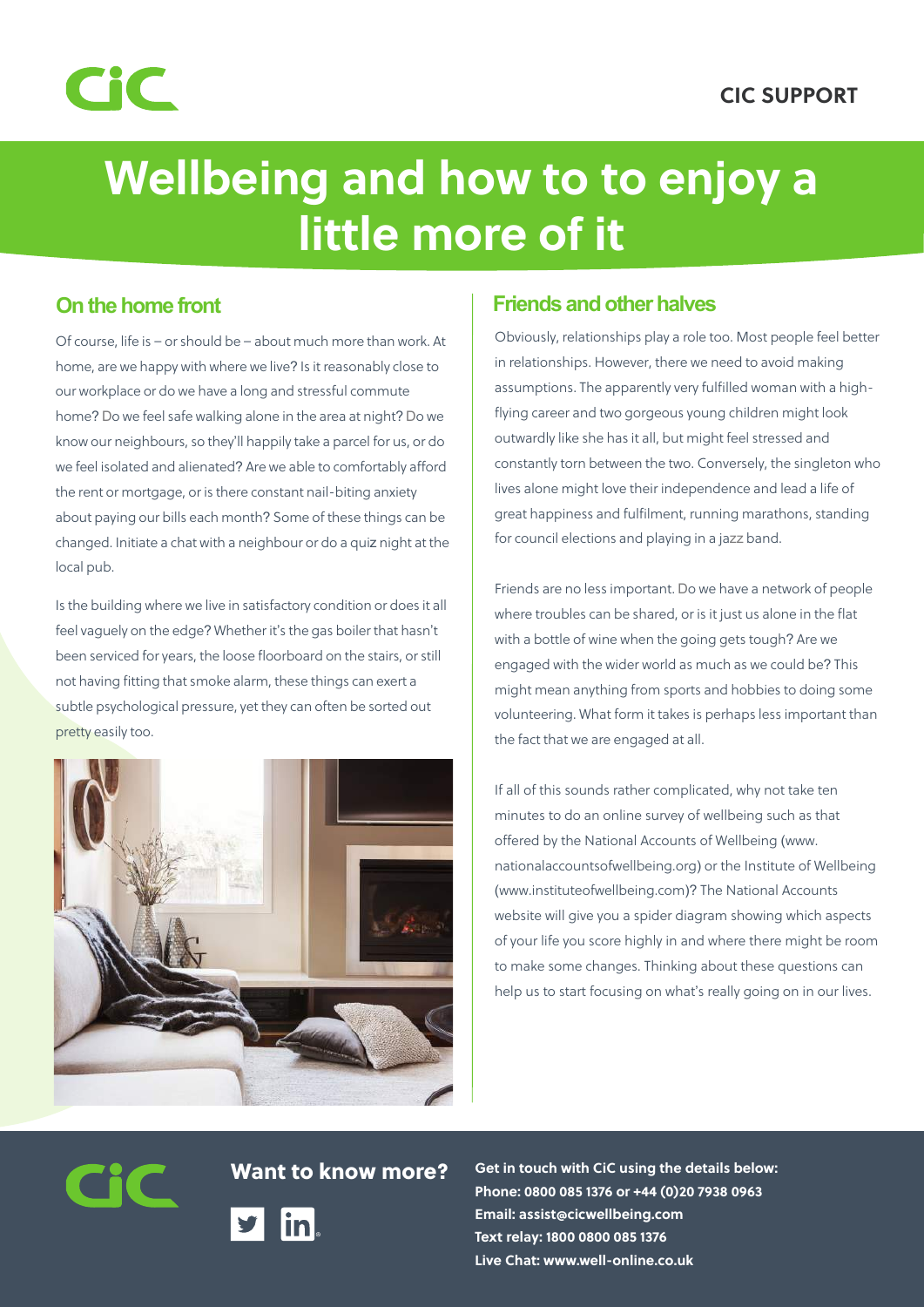### **CIC SUPPORT**



# **Wellbeing and how to to enjoy a little more of it**

### **Healthy body really does mean healthy mind**

Perhaps this is where the changes really are down to us. We might feel we've earned that glass of wine at the end of the day, but when it's three glasses and it's every day, then something isn't right. Controlling our drinking, stopping smoking or not taking recreational drugs really will give us a health benefit. Similarly, the importance of taking regular exercise cannot be overstated, helping to raise our energy levels and reducing the risks of illnesses, from cardiovascular problems to cancers. Exercise also lifts mood through the release of endorphins and gives us a sense of accomplishment.

Similarly, stuffing ourselves with chips and burgers compromises both our physical health – increasing the risk of high blood pressure, diabetes etc – and our mental functioning, with lowered alertness and concentration levels from foods high in saturated fats. This may interact with other stressors such as high work loads. Poor diet possibly also weakens the body's immune response, so we're more likely to pick up any viruses floating around the office.

Wellbeing certainly isn't about the latest 'miracle' diet of existing on raw steak or only having carbohydrate every second Wednesday, but it is about sensible, informed eating. Broadly, diets need the right balance between carbohydrates (bread, pasta, potatoes), proteins (meat, fish, eggs), fats (red meats, dairy) and fibre (fruits, vegetables, cereals), together with minerals and vitamins (fresh fruit, vegetables). A rough split between one third fruit and vegetables, one third carbohydrates, and one third dairy, proteins and products high in fat and sugar isn't a bad start. There is some evidence that a high-protein,

moderate carbohydrate and low-fat diet works to lose weight and stay healthy (see for example the Total Wellbeing Diet (www.tescodiets.com)). The dieticians' emphasis on healthy breakfasts should not be ignored either. Skipping breakfast and fuelling up on coffee and a Danish can produce short term energy boosts, but then blood sugars are depleted and there is pay back later in the day.





**Want to know more?** Get in touch with CiC using the details below: **Phone: 0800 085 1376 or +44 (0)20 7938 0963 Email: assist@cicwellbeing.com Text relay: 1800 0800 085 1376 Live Chat: www.well-online.co.uk**